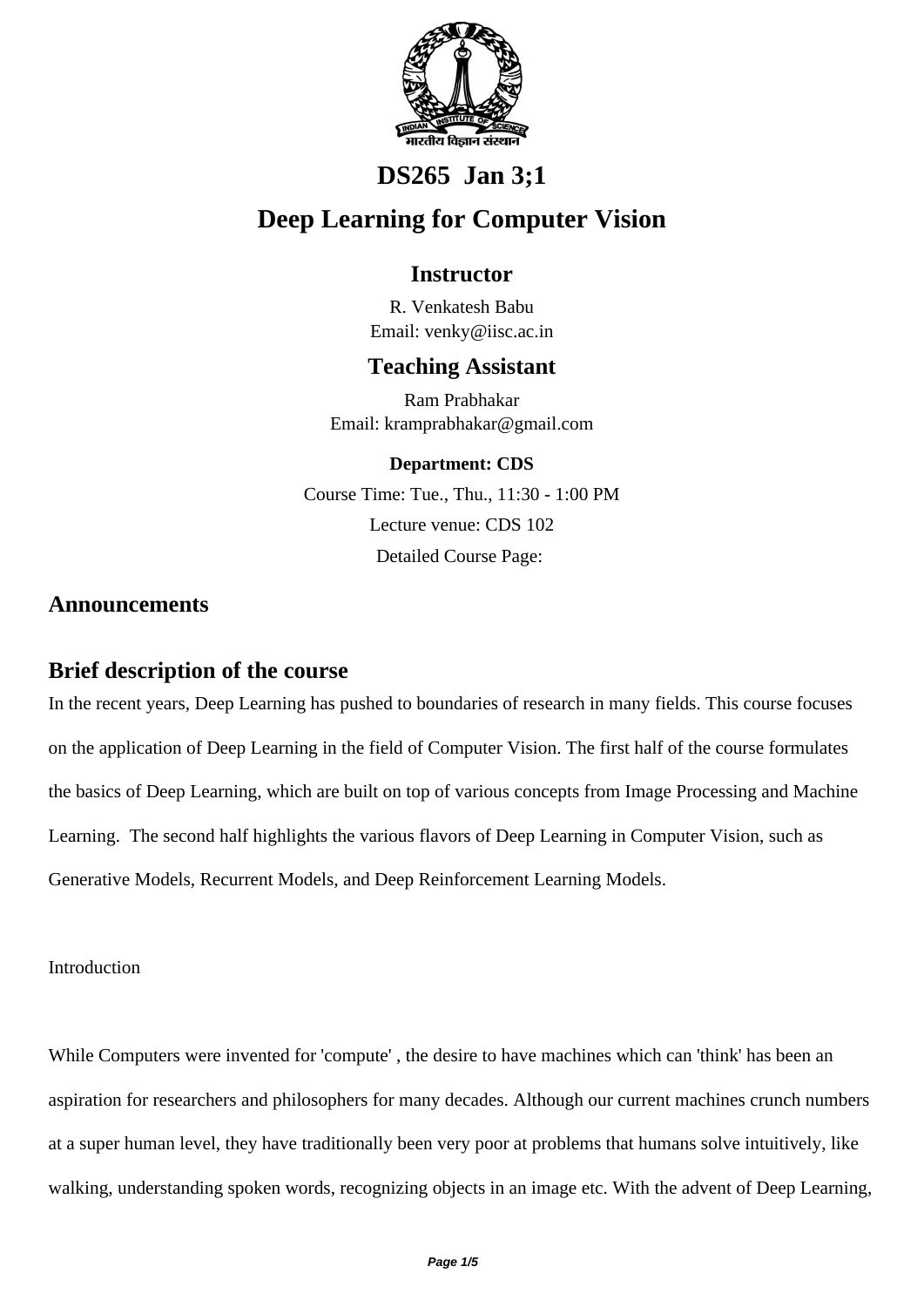it seems machines might finally meet human-level performance (or even surpass them!), in such intuitive tasks.

#### What is Deep Learning?

Traditional Artificial Intelligence has been successful in solving abstract and formal tasks, i.e. tasks that can be completely described by a brief list of formal rules, such as 'chess', even as early as 1997, when IBM's Deep Blue defeated chess world champion Gary Kasparov. Based on the rules of the task, the problem was solved using methods such as 'Tree-Search' or 'Dynamic Programming'. However, these traditional machines/algorithms failed in solving subjective and intuitive task, like image/language comprehension.

An approach taken to avert 'hard-coding' of rules in these machines, was Machine Learning, where machines acquired their own 'rules' by extracting patterns from raw data. The approach consisted algorithms like Naive Bayes, and Logistic Regression, which helped solve subjective task such as detection of spam-emails. However, these methods were strongly dependent on the representation of the data provided. In most of the Intuitive tasks, such as recognizing objects in an image, it is difficult to comprehend what data representation should be used.

For solving such tasks, a different paradigm of 'learning' was required, which could build the right representation of data using multiple compositions of data representations, where each representation was learnt by extracting patterns in raw data. This is where Deep Learning plays a major role. Deep Learning is a type of machine learning which enables machines to exactly do this.

Formally: Deep Learning consist of Machine Learning paradigms, which allow machines to learn from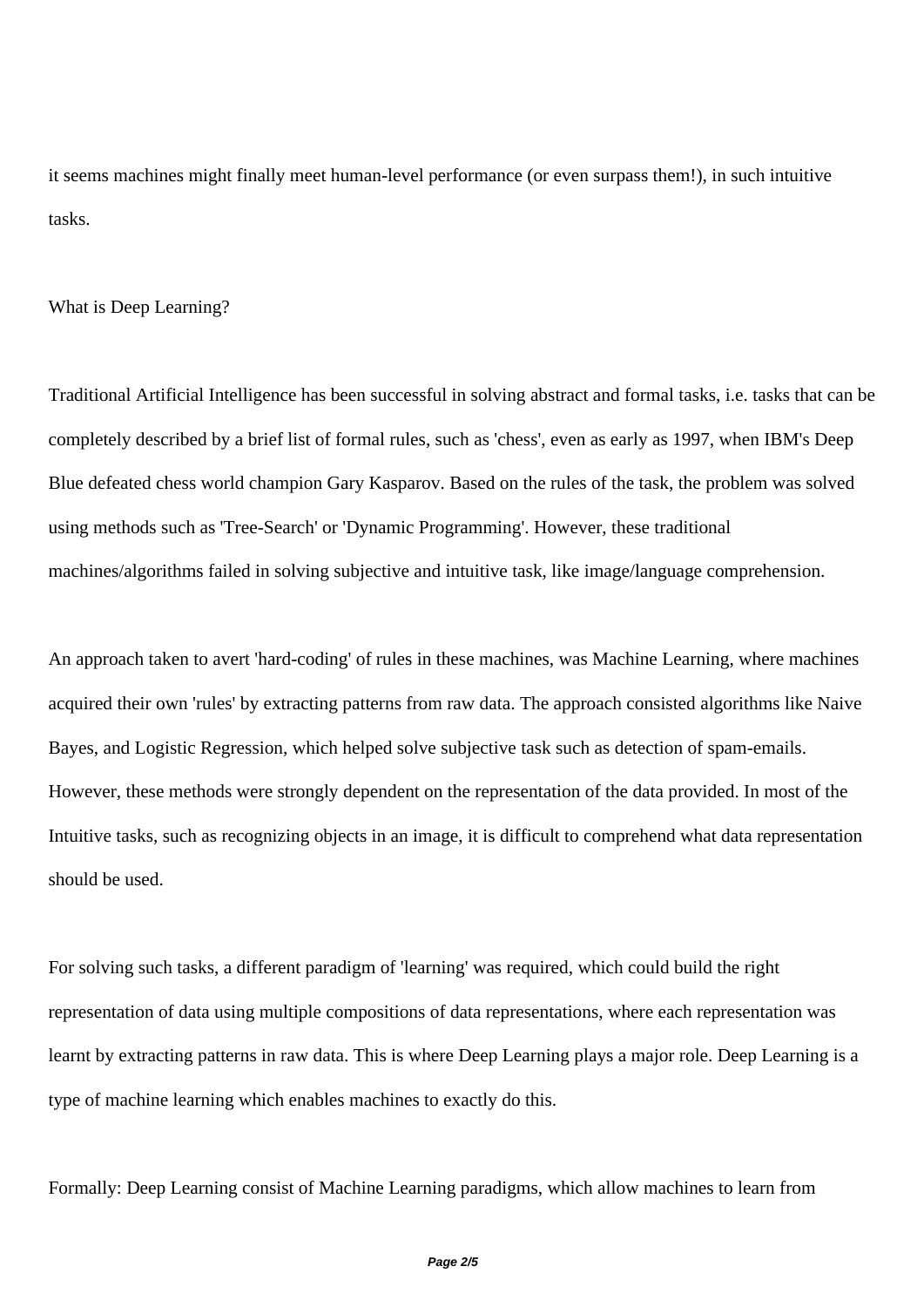experience, and understand the world in terms of a hierarchy of concepts, where each concept is defined in terms of its relation to other simpler concepts. This 'Concept-graph' can consist of complex concepts built on top of many simple concepts, which again might be built on top of even simpler concepts, leading to a graph with many layers, i.e. a graph which is "Deep". (Hence the name!)

#### Origins of Deep Learning

While "Deep Learning" has been portrayed as a new technology, its origins dates back to as early as the 1940s. Artificial Neural Networks(ANNs), the predecessors of 'Deep Learning', were first created in the early 1950s and were inspired from Computational models for Biological Learning. ANNs were simple linear models motivated from a nonscientific perspective, and introduced the general principle of learning multiple levels of compositions.

While the idea of composing many layers of ANNs, to form a 'Deep' model is not new, multiple issues such as lack of training methods, lack of data, and insufficient computational power led to failure of such attempts for many years. In 2012, in an image recognition challenge(ILSVRC), a 'Deep Learning' based model was able to surpass all competing AI systems by a huge margin. This lead to the current surge in popularity of 'Deep Learning'. 'Deep Learning' has impacted almost every field of science, and led to many technological breakthroughs such as language translation, speech recognition, scene understanding etc.

#### Summary

This course aims to provide strong foundation in Deep Learning for student-researchers who are deeply interested in Machine Learning/Artificial Intelligence. As this field has massive industrial impact, students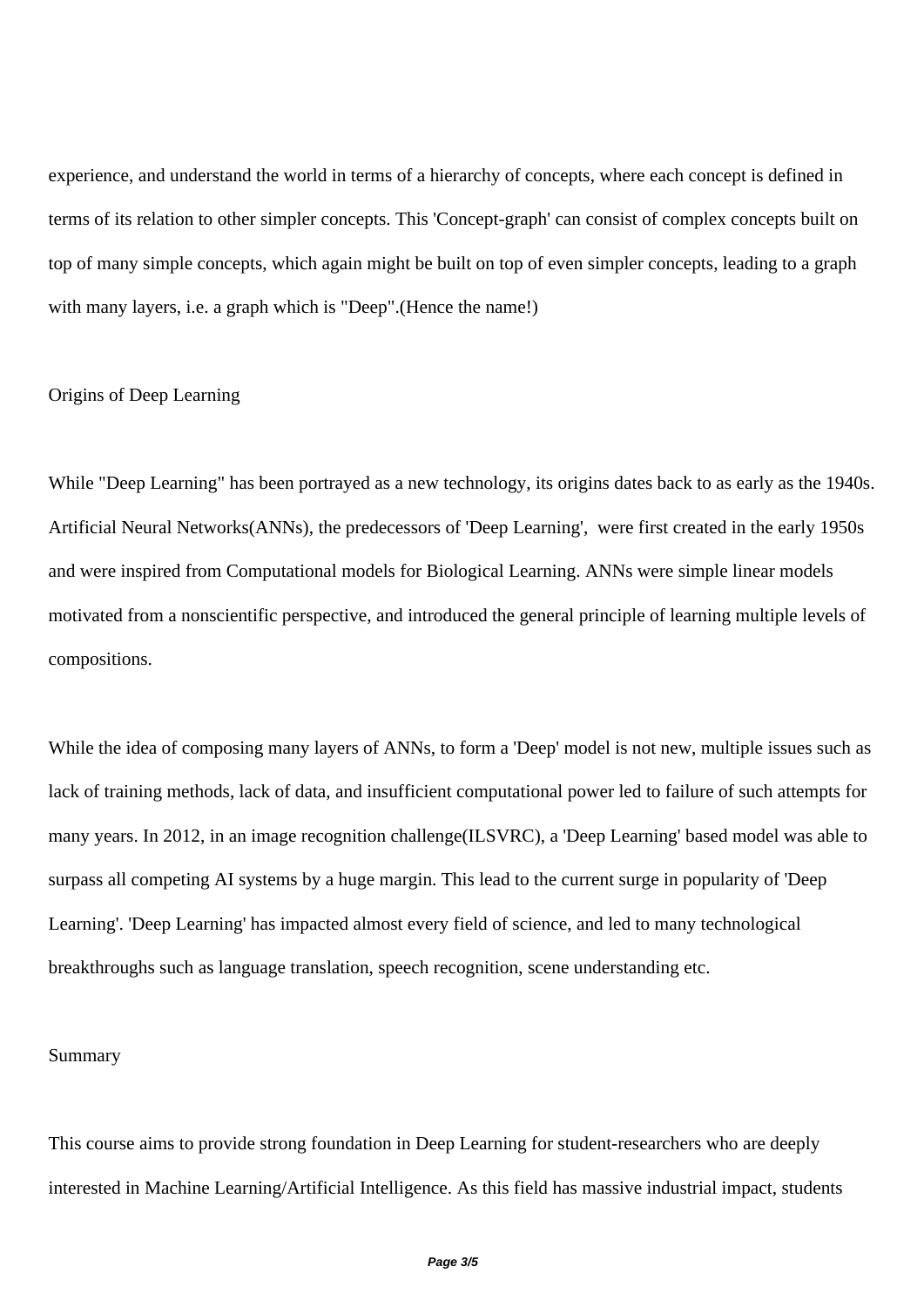would be trained not only for theoretical understanding, but also for practically implementing Deep learning

based AI systems.

## **Prerequisites**

Primary crucial prerequisites : Machine Learning and Computer Vision/Image Processing

Secondary Prerequisites(familiarity preferred): Statistics and Linear Algebra.

### **Syllabus**

The Course is divided into 2 parts,

Part I : Introduction to CNNs

- 1) Introduction to Deep Learning and Computer Vision
- 2) Feed Forward Neural Networks
- 3) Introduction to CNNs
- 4) Optimization for training Deep neural networks
- 5) Deep Neural Networks
- 6) Tricks for Improving the Learning

Part II : Advanced Topics in Deep Learning

- 1) Introduction to DL packages/ Important architectures
- 2) Visualizing CNNs
- 3) Recurrent Neural Networks
- 4) Generative Modelling using Deep networks
- 5) Deep Reinforcement Learning
- 6) Invited Talks from Researchers in Industry.